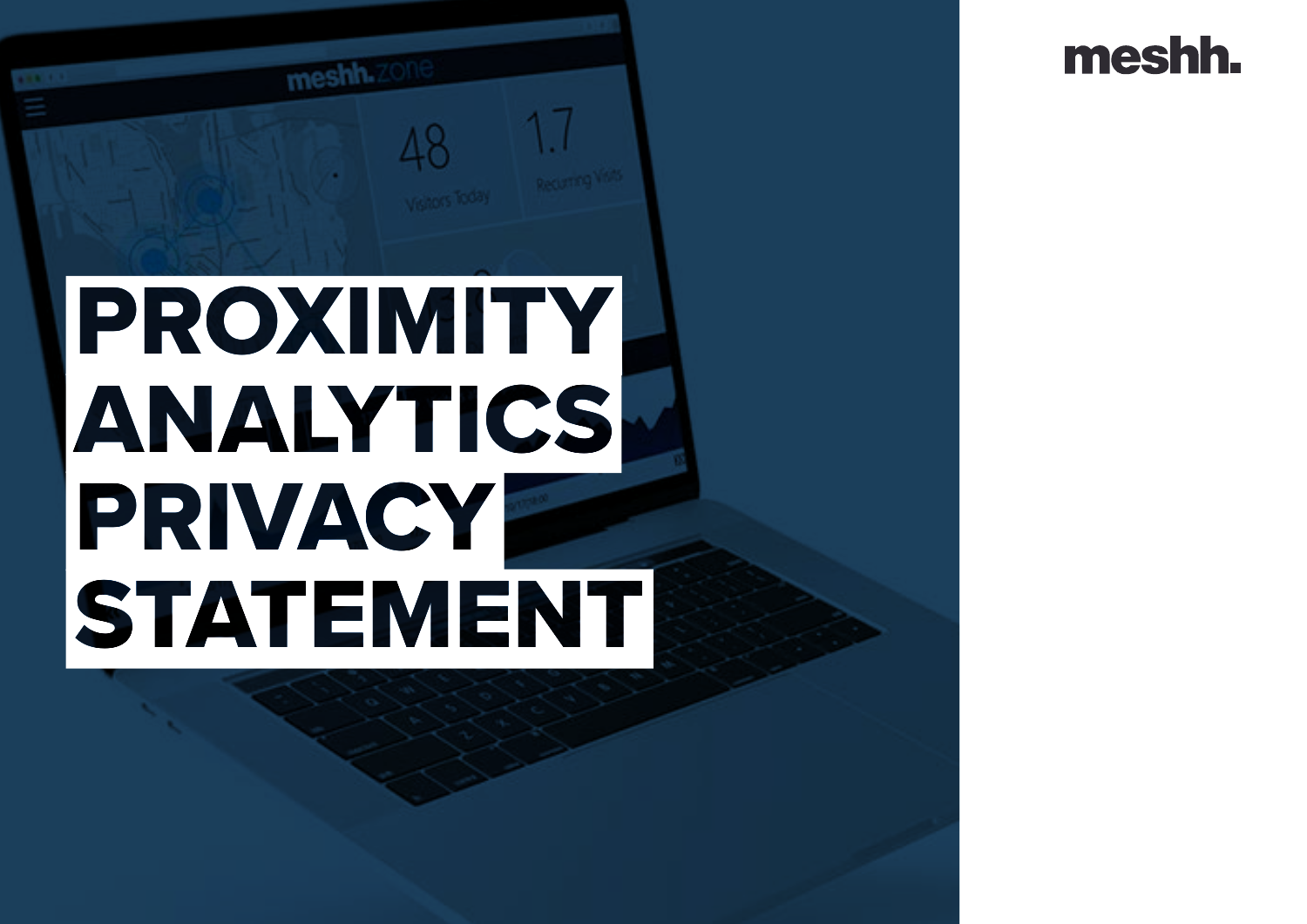# **Overview**

#### **Introduction**

Meshh gathers and uses certain limited data about mobile devices.

This process aggregates, processes, stores and analyzes information and shares reports generated out of such analysis with clients to recognize and use consumer behavior and trends in such outlets and locations to make them more consumer centric;

This process involves capturing some data sent by a WiFi enabled device as it probes for available WiFi networks.

This policy describes how this data is collected, handled and processed to meet the company's data protection standards — and where applicable to comply with the law.

We aim to be proactive rather than preventative regarding privacy risks with automatic measures in place that do not require being enabled.

### **Why this policy exists**

This policy ensures Meshh:

- Complies with any relevant data protection law and follows good privacy and security practices
- Protects the rights of customers and partners
- Is open about how it stores and processes device data

### **Policy scope**

This policy applies to:

- Meshh's Proximity Analytics product
- Edge devices using to capture device data
- Cloud based applications that handle or process device data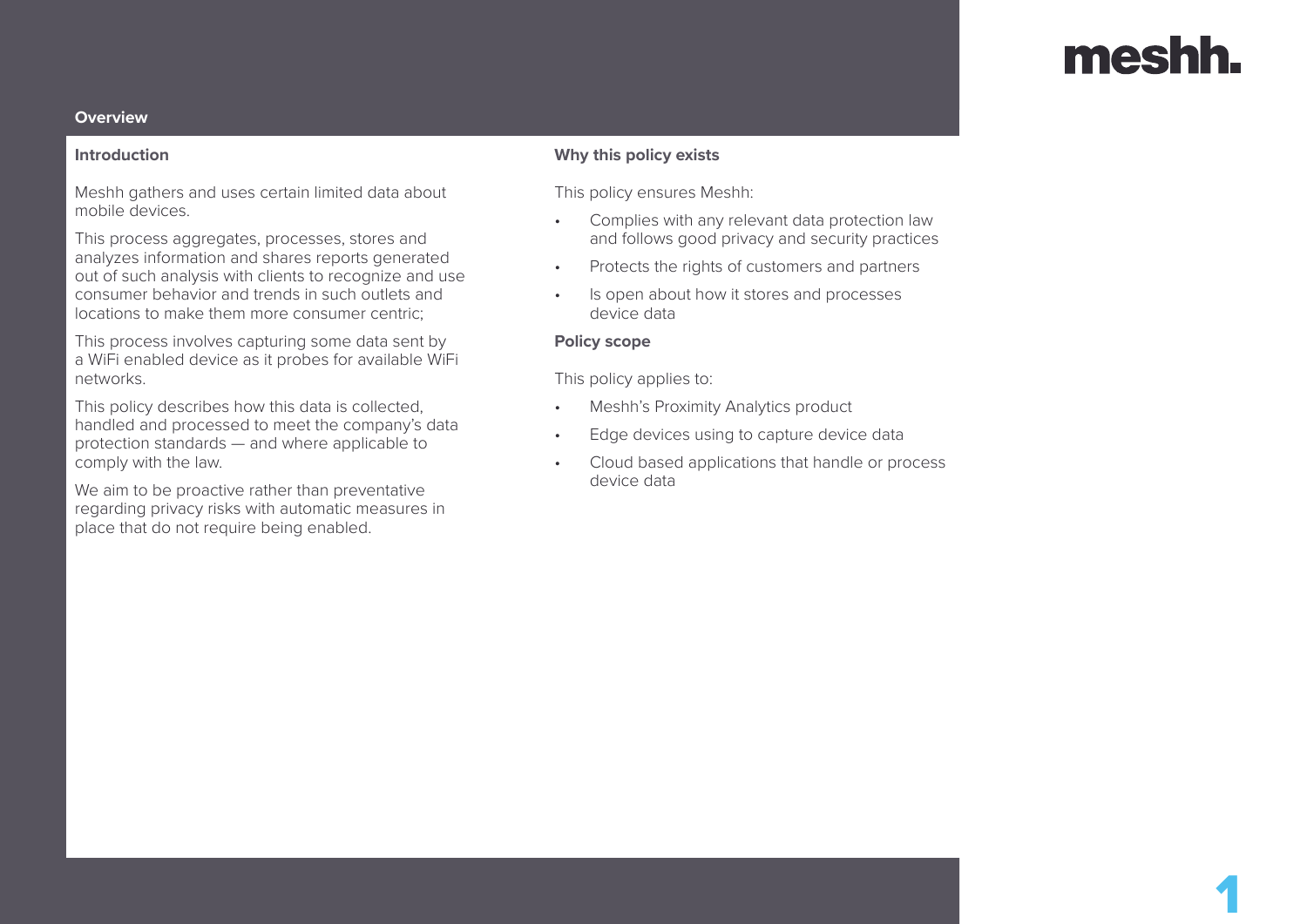#### **Data Privacy and Anonymization**

#### **Meshh Sensors**

Meshh uses small portable devices known as Meshh Sensors. These devices can be placed in a space and can see data that is transmitted by WiFi enabled devices when they probe for available WiFi networks.

Please see our Server Security Policy for further details.

#### **Meshh Dashboard**

No PII is passed back to the cloud hosted database. All data is aggregated and anonymous, we cannot derive any personal information from the information stored in the Meshh data repository.

Please see our Server Security Policy for further details.

#### **MAC Address Anonymization**

A key part of the data transmitted by a mobile device is its MAC Address. When a Meshh sensor sees a device, it carries out the following actions to ensure that the MAC Address is quickly forgotten and removed from the data we collect.

The process can be summarised as:

- 1. WiFi data, including MAC Address is captured
- 2. The MAC Address is then immediately one-way hashed
- 3. The hash is used to replace the MAC Address
- 4. The MAC Address is discarded and forgotten
- 5. The WiFi data is then encrypted
- 6. The encrypted and hashed data is then transmitted to a cloud based application for processing

This whole process takes place in less than a second. It is computationally infeasible to obtain the original data from hashed data and Meshh does not attempt to do so.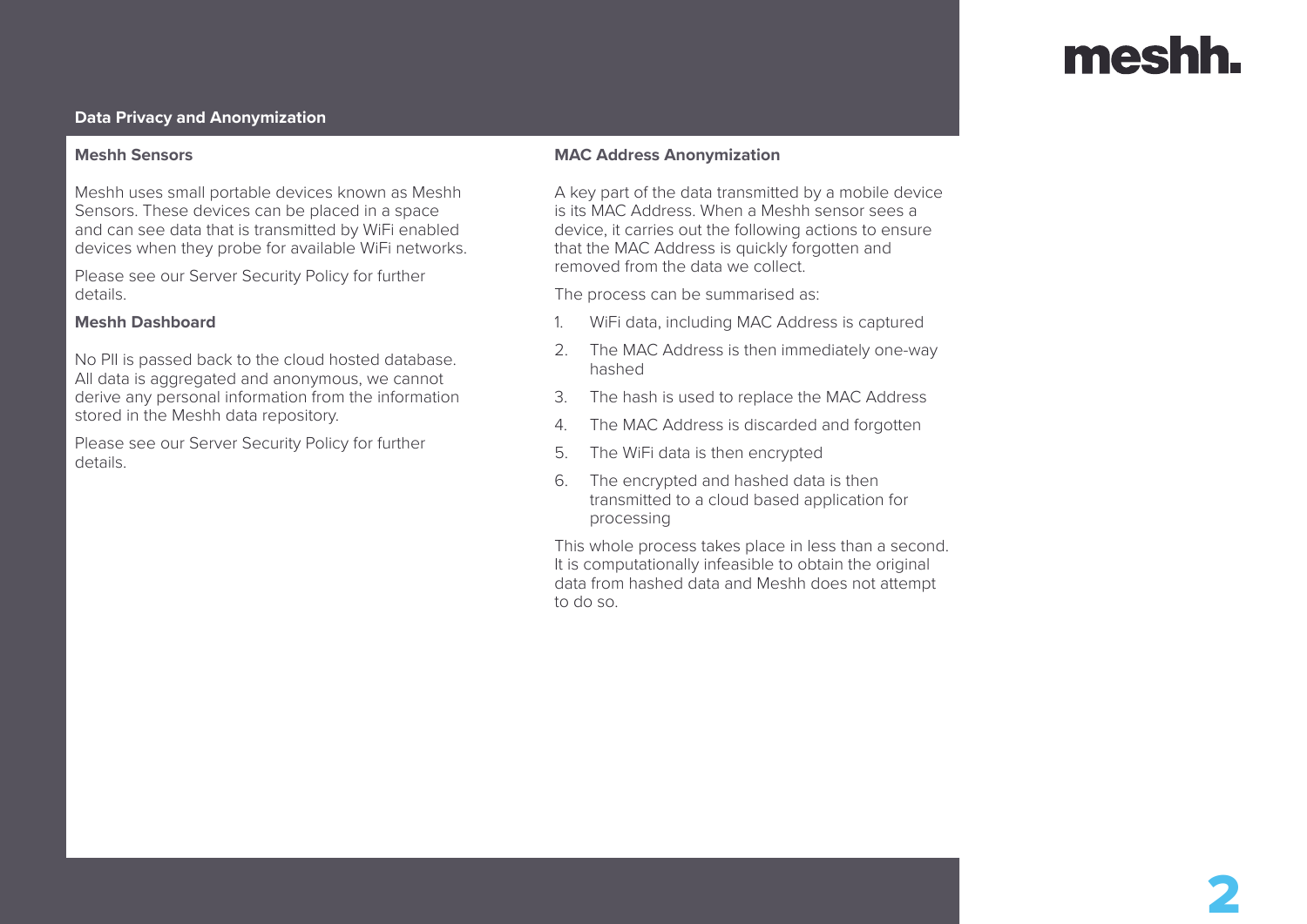The following diagram shows the anonymization process:

| <b>WiFi Anonymised Device Tracking</b>                                                                                                                                                                          |                                                                                                                                                                                                                                                                                          |                                                                                                                                                  |                                                                                                                                                                                                                                                                                                                                                                         |
|-----------------------------------------------------------------------------------------------------------------------------------------------------------------------------------------------------------------|------------------------------------------------------------------------------------------------------------------------------------------------------------------------------------------------------------------------------------------------------------------------------------------|--------------------------------------------------------------------------------------------------------------------------------------------------|-------------------------------------------------------------------------------------------------------------------------------------------------------------------------------------------------------------------------------------------------------------------------------------------------------------------------------------------------------------------------|
| Captured                                                                                                                                                                                                        | Anonymised                                                                                                                                                                                                                                                                               | Encrypted                                                                                                                                        | Received                                                                                                                                                                                                                                                                                                                                                                |
| Type: 80<br>SensorMAC: a8f7e0009f02<br>OUI: 34e6ad<br>WLANBSSID: 30b5c2a02de4<br>WlanSRC: 30b5c2a02de4<br>MobileDevice MAC: 34e6ade0e03e<br>Signal(HEX): 42<br>Channel(HEX): 2<br>SSID(HEX): 67656d61726f6d3130 | Type: 80<br>SensorMAC: a8f7e0009f02<br>OUI: 34e6ad<br>WLANBSSID: 30b5c2a02de4<br>WlanSRC: 30b5c2a02de4<br>MobileDevice MAC: 3a49d-<br>fe94d3c756054f8741581ec-<br>c4b726c4b726c4b8b-<br>5d236d1831921f7f66cc58699<br>Signal(HEX): 42<br>Channel(HEX): 2<br>SSID(HEX): 67656d61726f6d3130 | 80a8f7e0009f0234e6ad30b5c2a62<br>de430b5c2a62de4349dfe94d3c756<br>054f8741581ecc4b726c4b8b5d236d<br>1831921f7f66cc5869944267656d617<br>26f6d3130 | 8063c68ba30abe6f0707a7b160ed<br>f9f04fe012b3236d55843cc1b70<br>1771a7a2fa23f3026135a8e3252968d<br>200fc1677c6c4eac4838bb6ba776b<br>18d2ced182a8a340228b8151166a9c<br>7676780e78ba20ca1c612e3cde094<br>9610f56b9071a99b05dfd9ce8319b0<br>213ff6c02557fe9cce00719cc6e7190<br>bd78caa44158b54401167e3af9147ec<br>0219b8f269417961eda4c8e6409a<br>84da4c9edad1b1be681367bc0 |
| Remove PII (Personal Identifiable Information)                                                                                                                                                                  |                                                                                                                                                                                                                                                                                          | Tamper protection                                                                                                                                | Secure transmission                                                                                                                                                                                                                                                                                                                                                     |

## **Disclosure of data**

Meshh will not use/disseminate/disclose such information/data except as outlined in this policy.

Meshh may disclose such data under mandate of law for the purpose of verification of identity or for prevention, detection and investigation including cyber incidents, prosecution and punishment of offences.

Meshh may generate and share publicly periodic reports about consumer trends using aggregated, non-personal data collected by Meshh.

Meshh provides only non-personal data to its clients.

Meshh does not provide identifiable device-specific data to its clients or any third party.